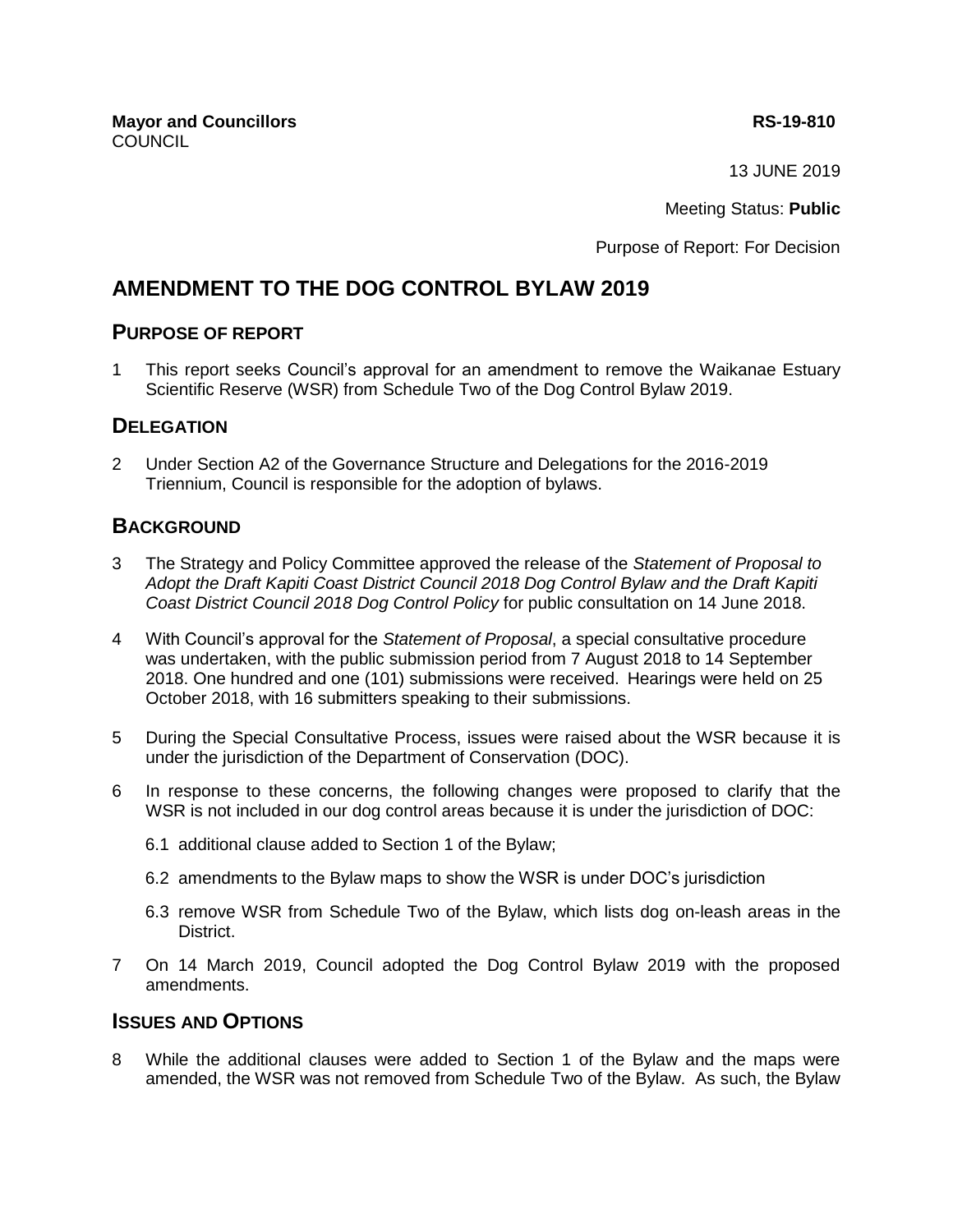is currently inconsistent because it states that the WSR is not under the jurisdiction of Council, but also states that the WSR is a dog on-leash area in Schedule Two.

9 To address this error, Council recommends that the WSR be removed from Schedule Two of the Bylaw (Appendix 1).

# **CONSIDERATIONS**

# Policy considerations

10 There are no policy considerations in relation to this amendment.

# Legal considerations

11 According to Section 156(2) of the Local Government Act,

*A local authority may, by resolution publicly notified,*

*(a) make minor changes to, or correct errors in, a bylaw, but only if the changes or corrections do not affect*

*(i) an existing right, interest, title, immunity, or duty of any person to whom the bylaw applies; or*

- *(ii) an existing status or capacity of any person to whom the bylaw applies*
- 12 Legal Counsel has considered this proposed amendment, and deemed that this error can be corrected by a publicly notified Council resolution.

# Financial considerations

13 There are no financial considerations in relation to this amendment.

## Tāngata whenua considerations

14 There are no tāngata whenua considerations in relation to this amendment.

#### Strategic considerations

15 There are no strategic considerations in relation to this amendment.

### **SIGNIFICANCE AND ENGAGEMENT**

## Significance policy

16 This amendment has a low level of significance, and no further consultation or engagement is required.

## **Publicity**

17 In accordance with Section 156(2) of the Local Government Act, this Council resolution will be publicly notified.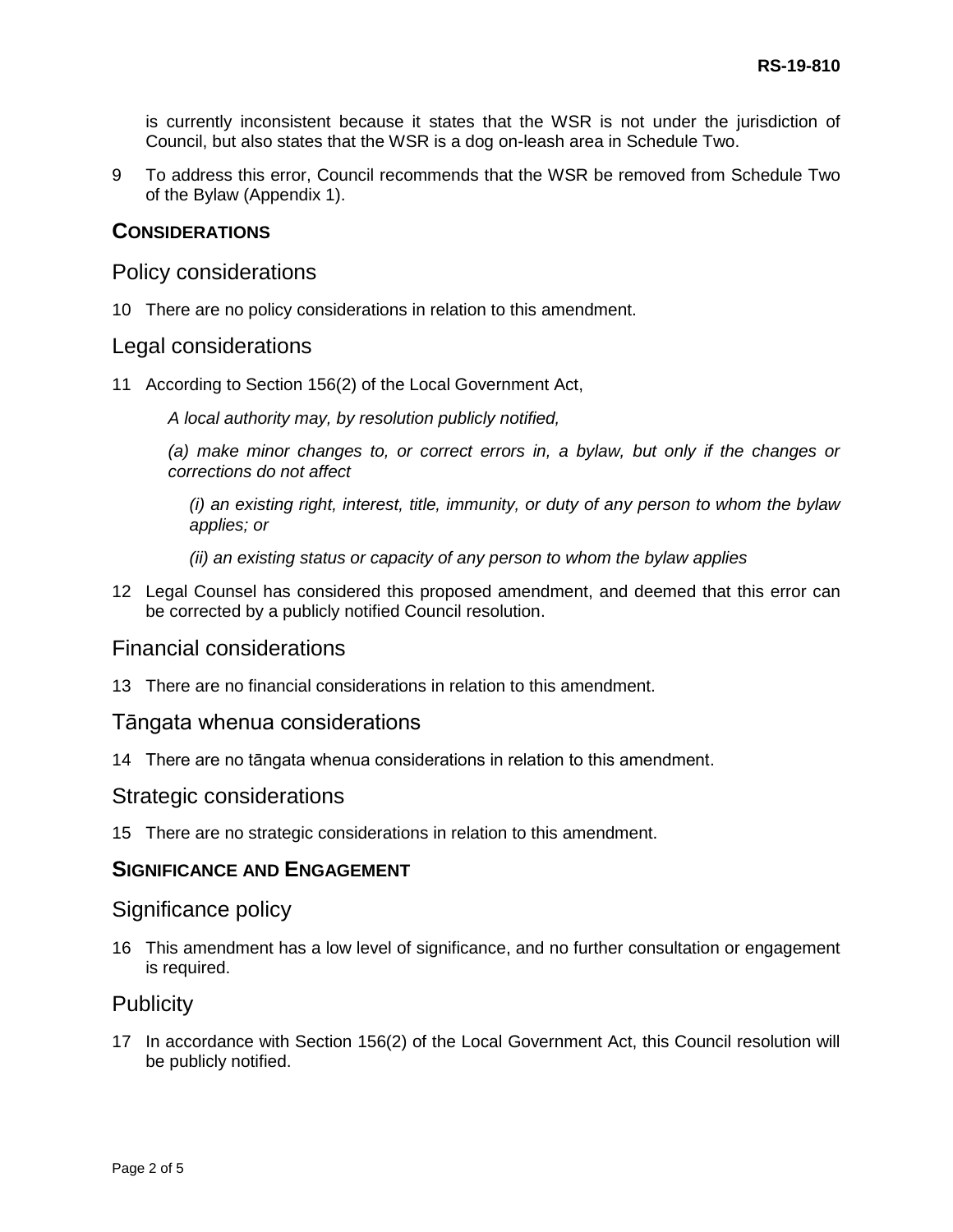# **RECOMMENDATIONS**

18 That Council approve the amendment to remove the Waikanae Estuary Scientific Reserve from Schedule Two of the Dog Control Bylaw 2019.

| Report prepared by                                                              | <b>Approved for submission</b>              | <b>Approved for submission</b>               |
|---------------------------------------------------------------------------------|---------------------------------------------|----------------------------------------------|
| Jacquie Muir                                                                    | Mark de Haast                               | Natasha Tod                                  |
| <b>Environmental Standards</b><br><b>Manager, Regulatory</b><br><b>Services</b> | Group Manager,<br><b>Corporate Services</b> | Group Manager,<br><b>Regulatory Services</b> |

# **ATTACHMENTS**

1 Proposed amendment to Schedule Two of the Kapiti Coast District Council Dog Control Bylaw 2019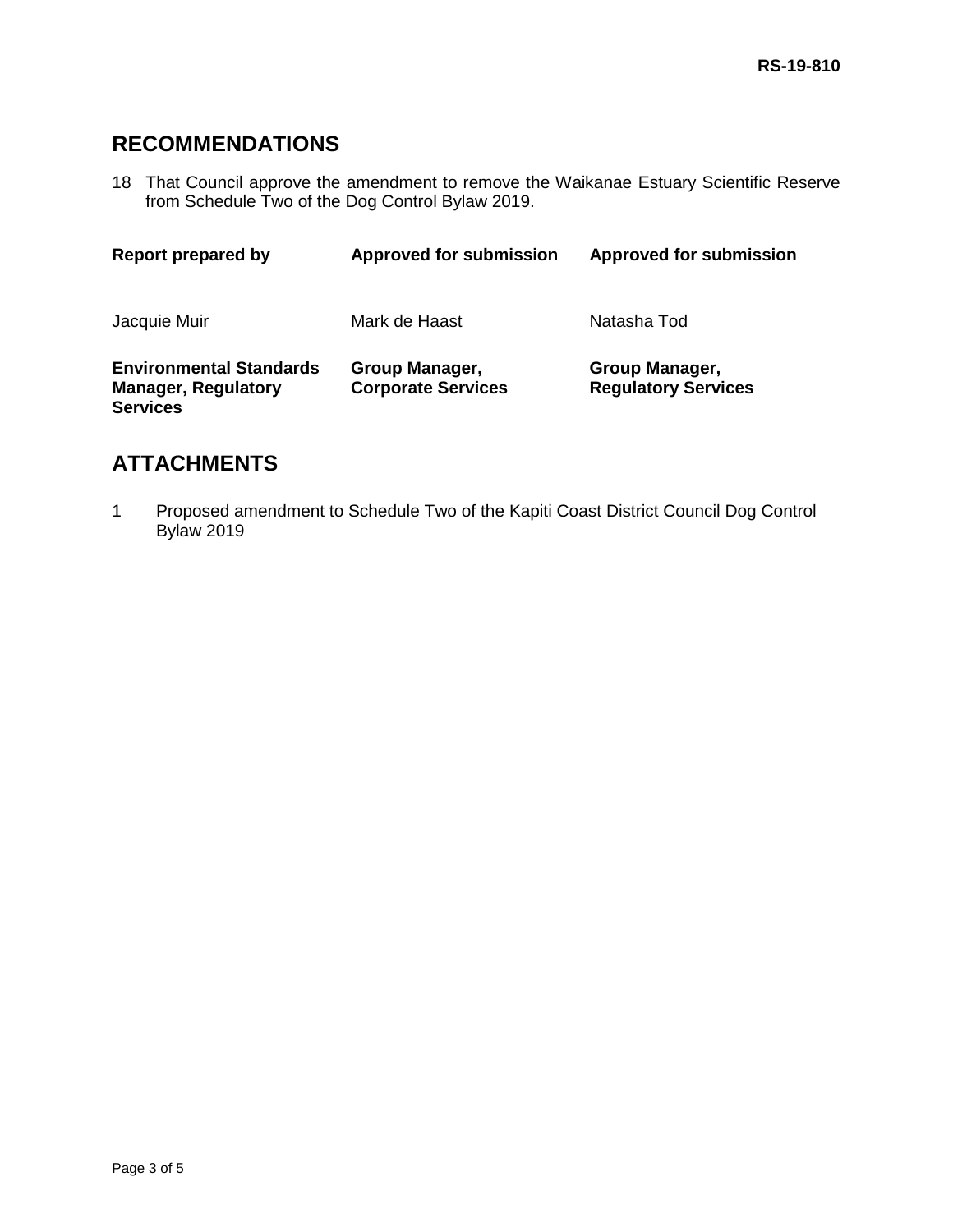# **Appendix 1: Proposed amendment to Schedule Two of the Kapiti Coast District Council Dog Control Bylaw 2019**

# SCHEDULE TWO – DOG ON-LEASH AREAS

# **1. Inland dog on-leash areas**

Dogs must be under continuous leash control at all times in dog on-leash areas.

- a) All commercial retail zones as described in the Kapiti Coast District Plan
- b) All recreational reserves within the District, except those specified in Schedules 1 or 3
- c) All public footpaths, streets and roads within the District (urban and rural). (Note: this includes the shared cycleways, walkways, and bridleways alongside the Kapiti Expressway.)
- d) All sensitive sites (see below)
- e) All cemeteries under Council control
- f) Native bush reserves, including but not limited to Wi Parata Reserve and Russell Reserve
- g) Walking tracks or signed marked areas in coastal dunes
- h) The western corner of Mazengarb Park from the central car park up to the boundary defined by the stream, extending through the reserve west along the drain up to the Mazengarb roundabout and the intersection on Guildford Drive
- i) Wharemauku Stream/Paraparaumu Airport walkway from Rimu Road through to Teoti Street, Paraparaumu Beach or Weka Park, Raumati Beach
- j) The stop bank track on the north side of the Ōtaki River from old State Highway 1 east to Crystals Bend
- k) The outside perimeter of all sports grounds at all times. (Note: this does not include the areas in between individual playing fields/courts.)
- l) The cross country area and pony club paddocks adjacent to Waikanae Park
- m) The Waikanae Riverbank Walkway on the north side of the Waikanae River from the western edge of Jim Cooke Park to Waikanae Estuary Scientific Reserve
- n) Kaitawa Reserve, Paraparaumu
- o) Edgewater Park, Waikanae